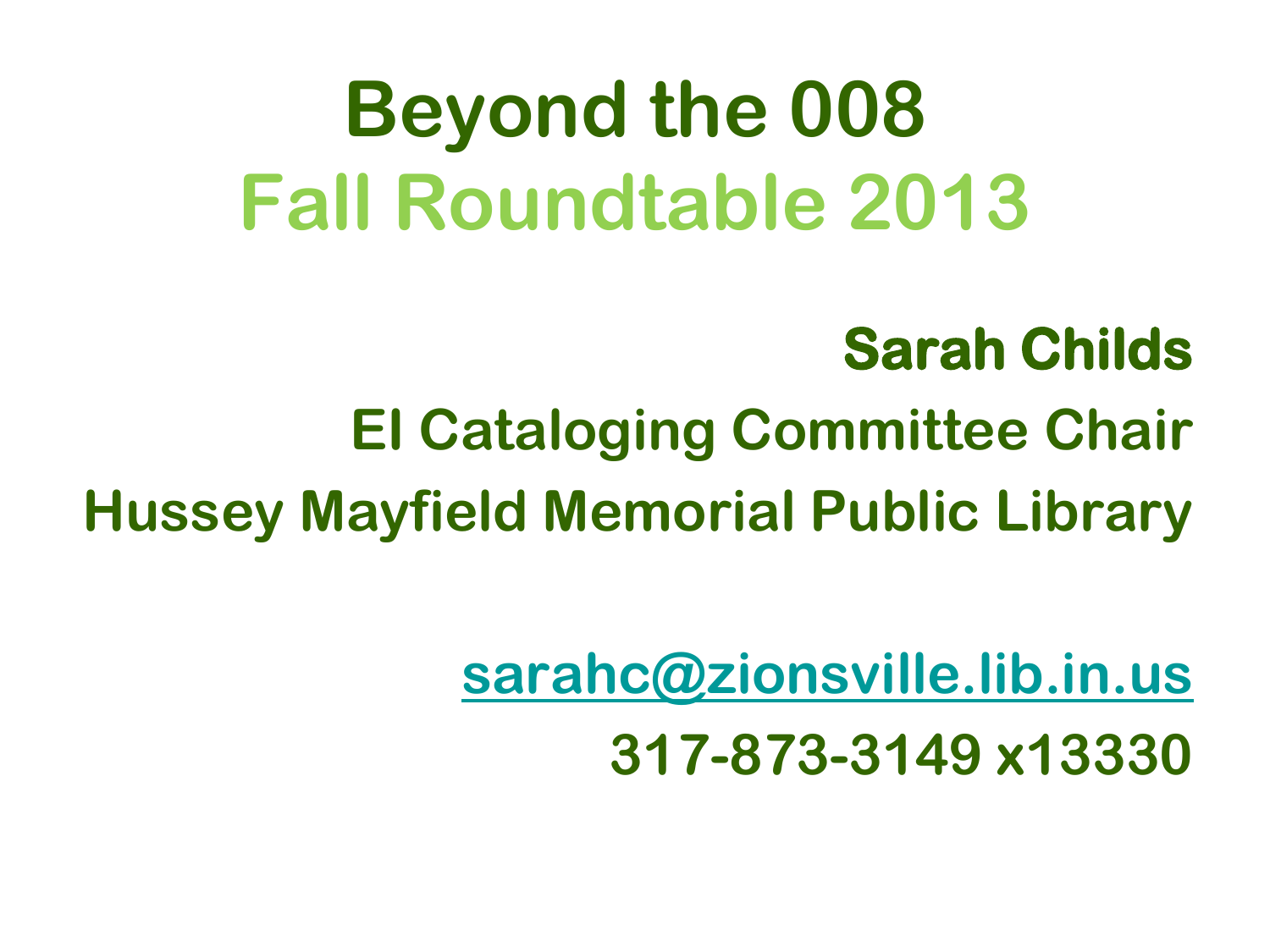## *007<sup>F*</sup> Field

- **• Provides coded information about the physical characteristics of an item**
- **• Provides different information and so has different codes for different types of materials**
- **• Can be repeated when there are multiple types of materials associated with a record**
- **• Is generally not used for books**
- **• Has no license to kill**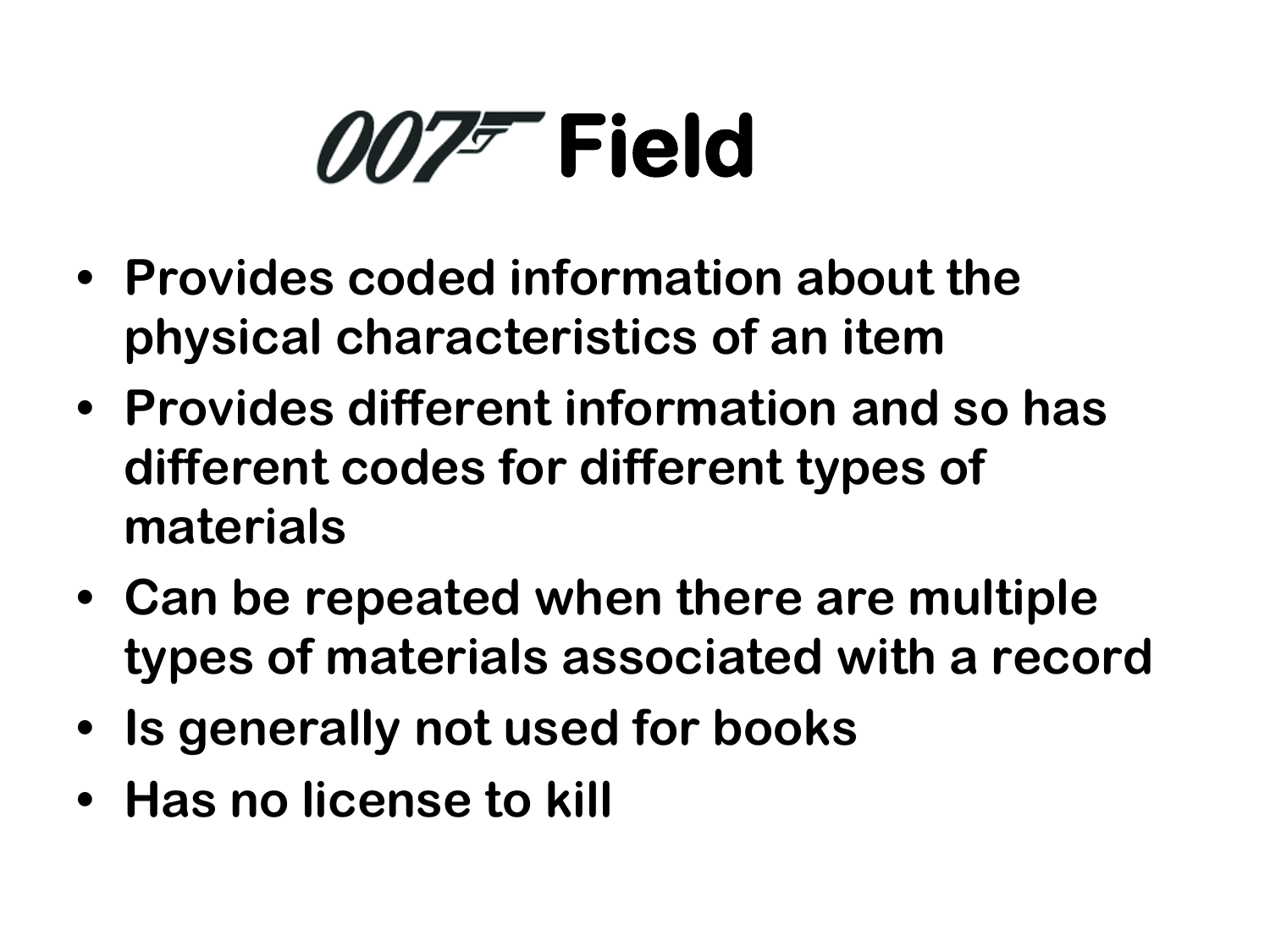# **Field--So what?**

- **• Just like the 008, these fields provide coded information about the item the record describes**
- **• The coded information can be used for things like search filters and generating icons for that record**
- **• The 007 field isn't currently used for that in Evergreen, however it could be used for some search filters after our next upgrade**
- **• In future versions it could be used to generate more specific icons**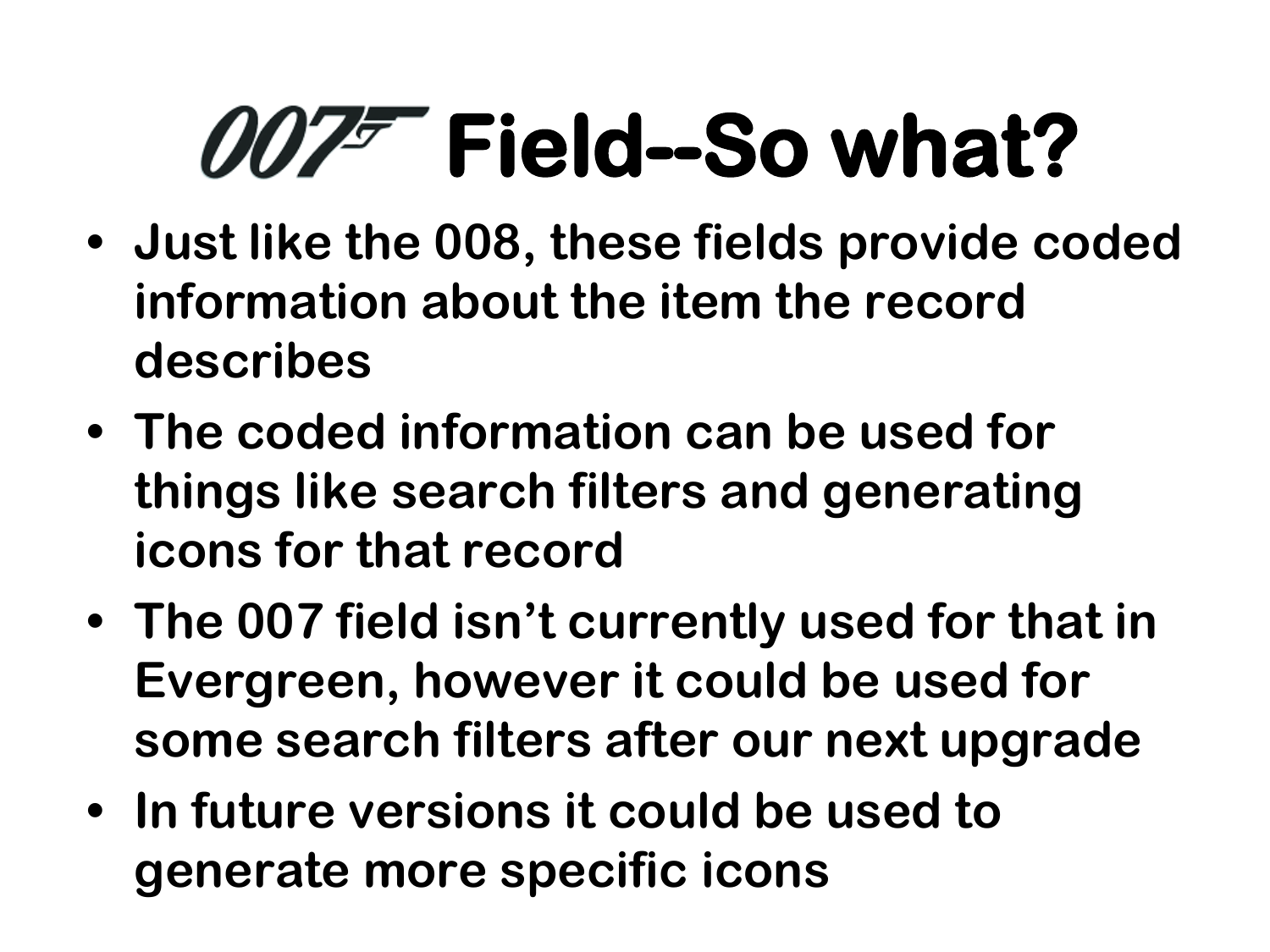# **Field--So what?**

- **• If records aren't coded correctly, then future filters and icons won't work correctly either**
- **• When cataloging DVDs and Blu-ray, make sure the record has an 007 and that it's coded correctly**
- **• Note the new RDA blu-ray template**
- **• If you use the AACR2 DVD template for Bluray be sure to correct the 007**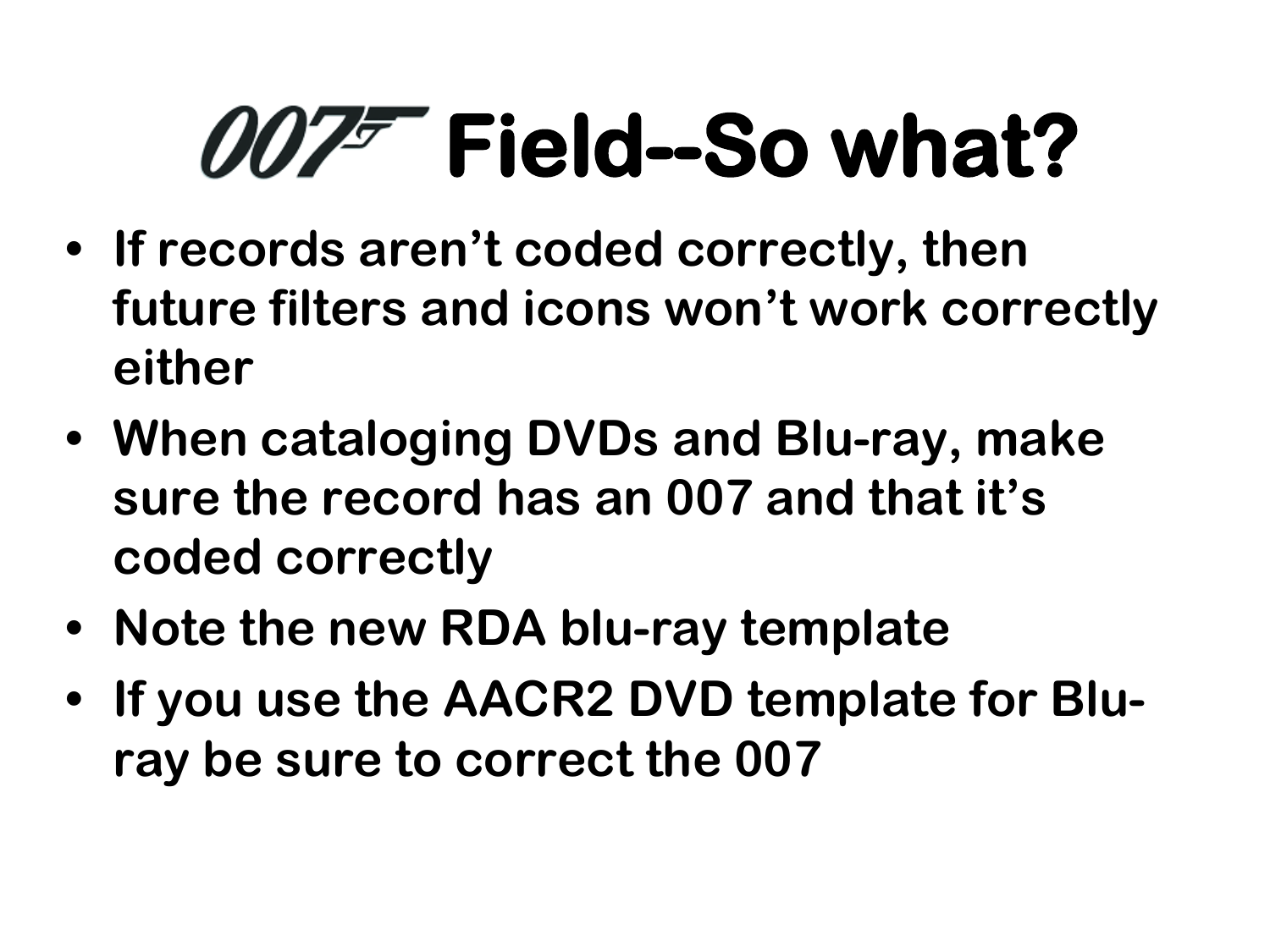## **007 Video recordings Cheat sheet**

- ‡a Category of material (00) **v for video recording**
- ‡b Specific material designation (01) **d : DVD & Blu-ray, f : VHS**
- 
- 
- ‡f Sound on medium or separate (05) **a : sound on medium**
- ‡g Medium for sound (06) **i : DVD & Blu-ray, h : VHS**
- 
- ‡i Configuration of playback channels (08)
- 
- 
- ‡d Color (03) **b : b & w, c : color, m : mixed**
- ‡e Video recording format (04) **v for DVD, s for Blu-ray, b for VHS** 
	-
	-
- ‡h Dimensions (07) **z : DVD & Blu-ray, o : VHS** 
	- **q : multi-channel, s : stereo, m : mono, u : unknown**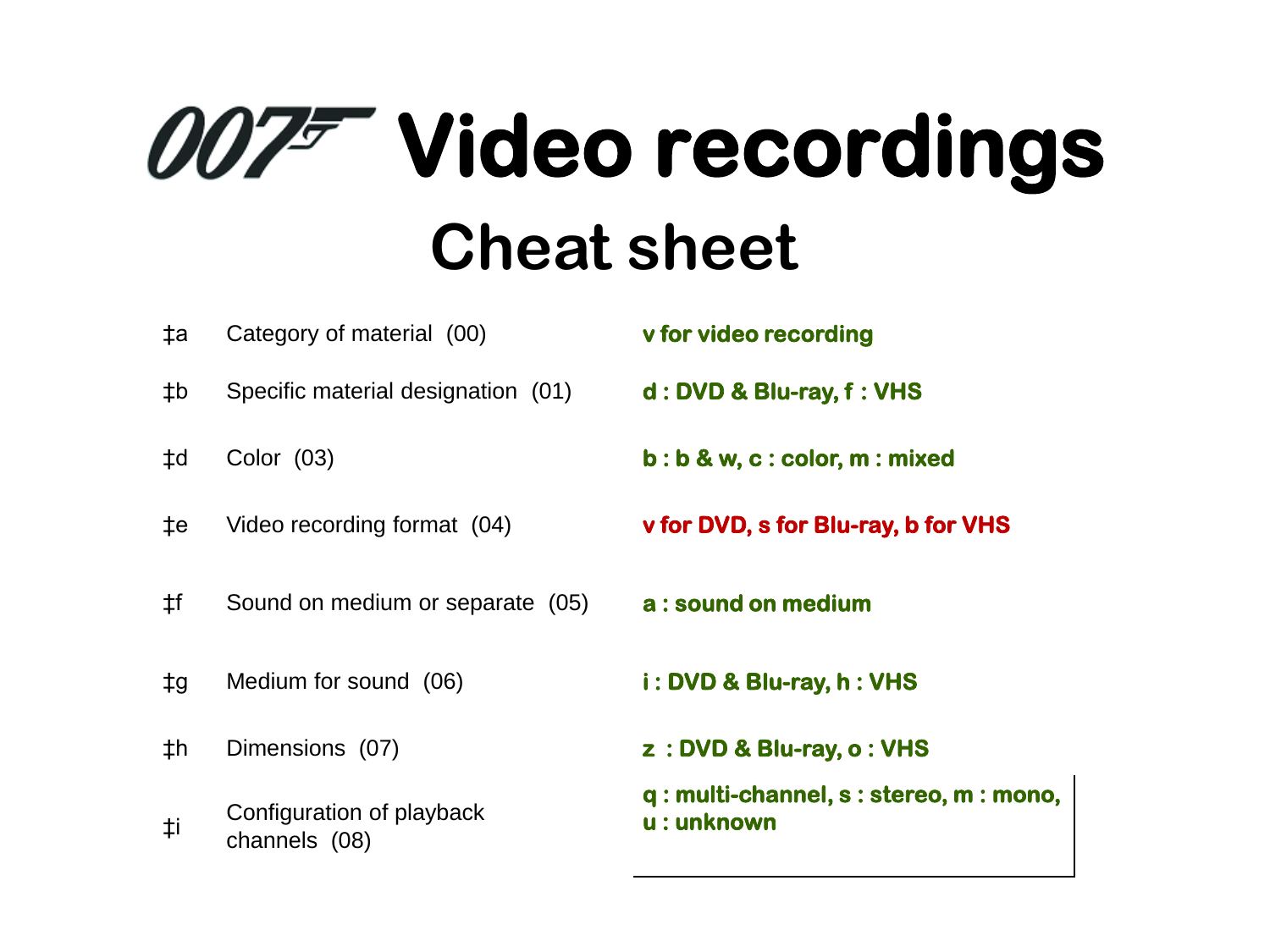# **MIZE Field Useful Links**

**<http://www.loc.gov/marc/bibliographic/bd007.html>**

**<http://www.oclc.org/bibformats/en/0xx.html>**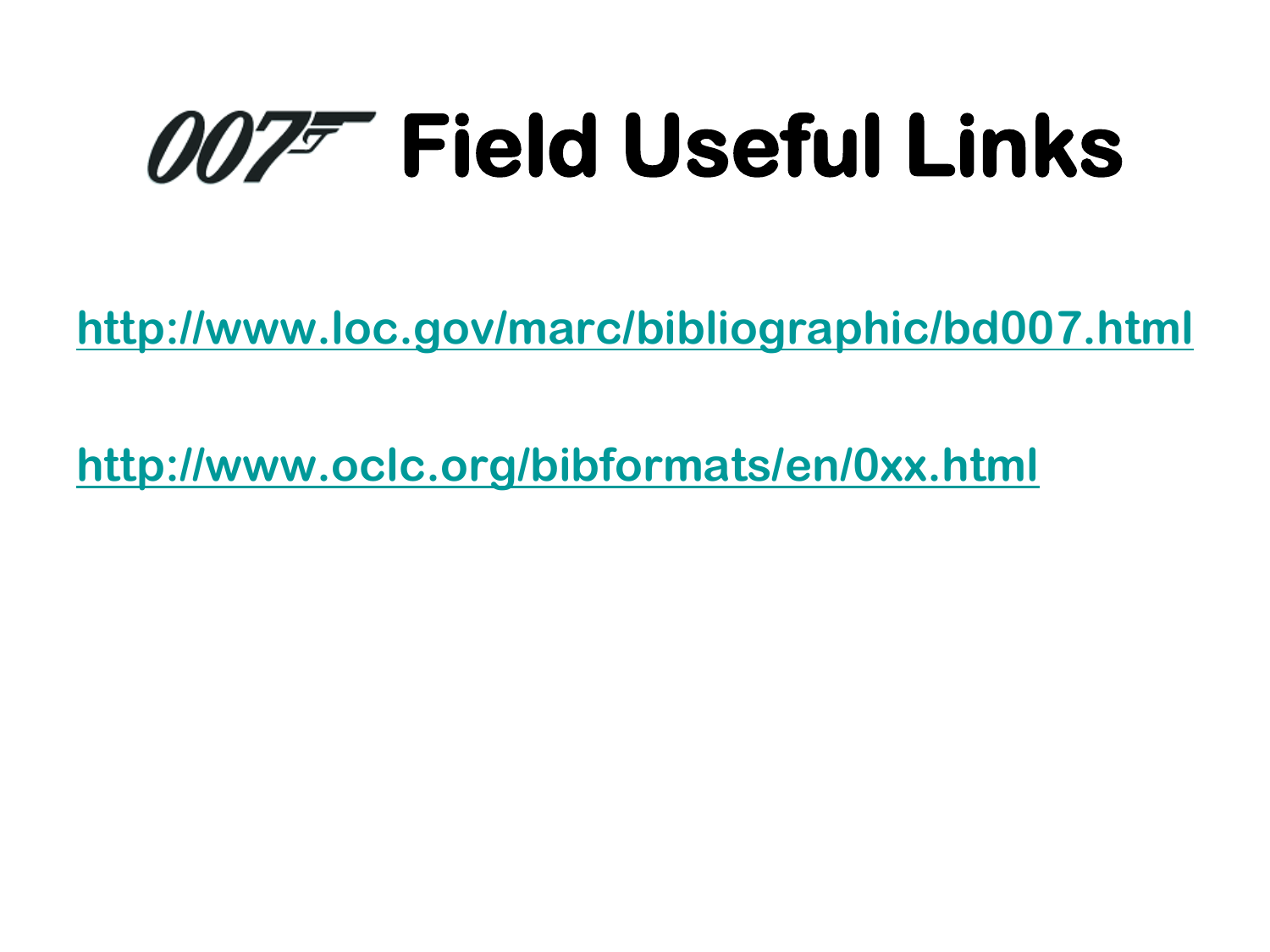### **006 Field**

- **• The 006 field is used to provide material characteristic in addition to those found in the 008 fixed fields**
- **• The 008 field is not repeatable, and the 006 works like a second 008 when needed**
- **• The 006 is used to provide material characteristics for accompanying items**
- **• It could also be used in situations where an item is more than one type of material such as a serial and a sound recording**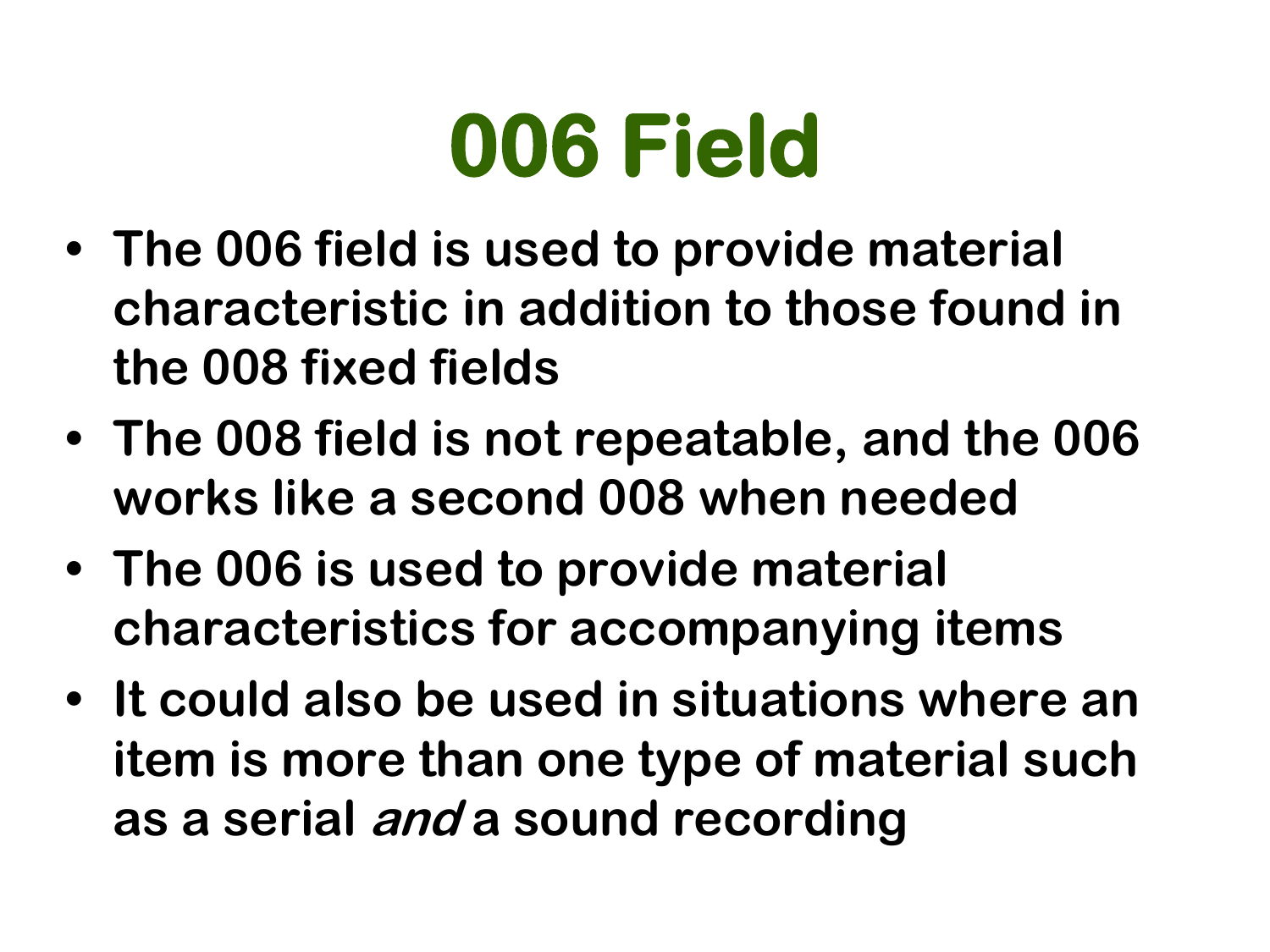### **006 Field Examples**

**Whenever an item has accompanying materials. In a different format, an 006 field would be appropriate. For example:**

- **• a book with an accompanying cd-rom**
- **• a DVD with an accompanying music CD**
- **• most kits**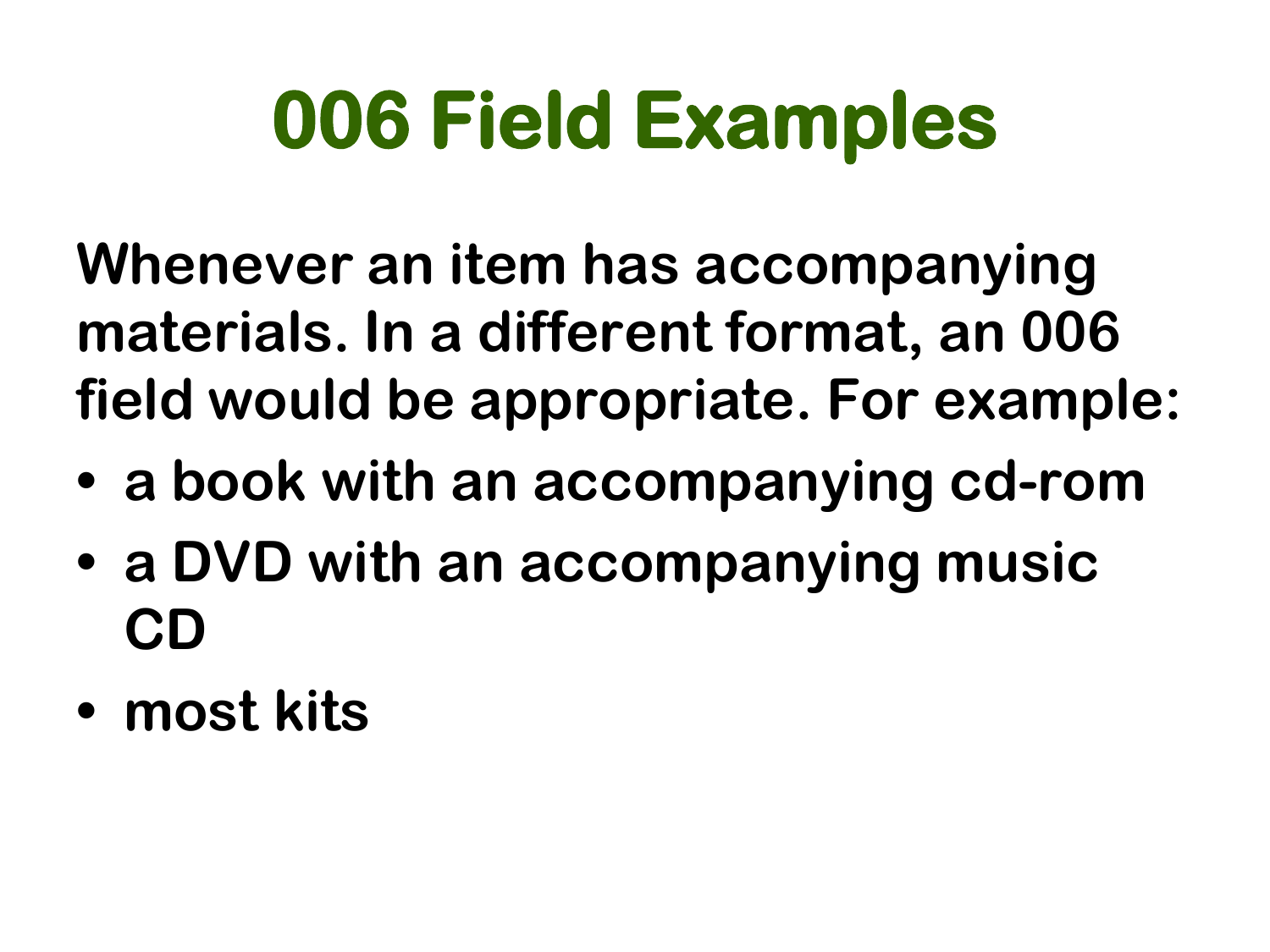### **006 Field Links**

#### **[http://www.loc.gov/marc/bibliographic/b](http://www.loc.gov/marc/bibliographic/bd006.html) [d006.html](http://www.loc.gov/marc/bibliographic/bd006.html)**

#### **[http://www.oclc.org/bibformats/en/fixedf](http://www.oclc.org/bibformats/en/fixedfield/006.html) [ield/006.html](http://www.oclc.org/bibformats/en/fixedfield/006.html)**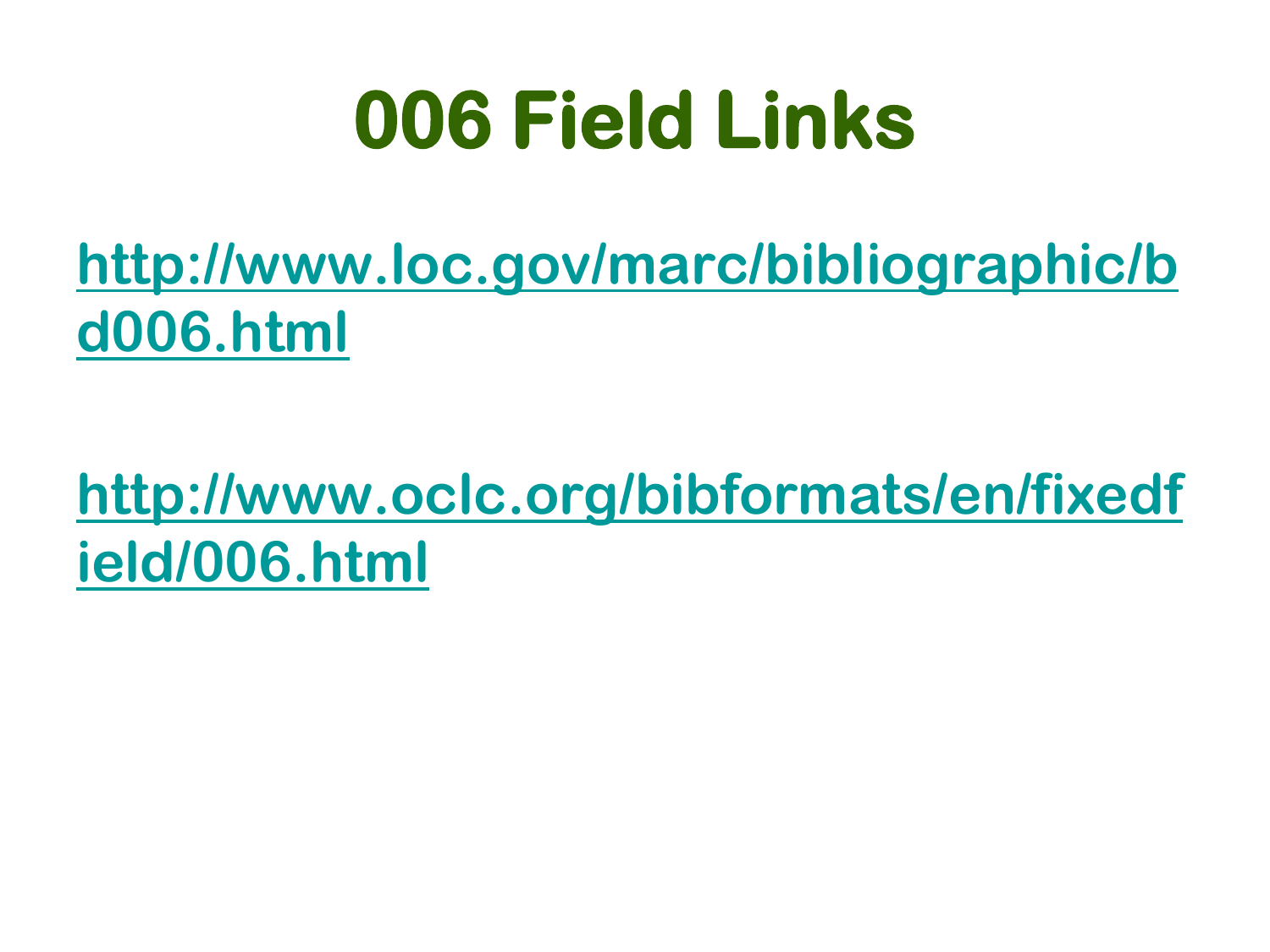### **Kits records and the double 00s**

- **• When using the kit templates in Evergreen, be sure to check the 006 and 007 fields.**
- **• By default, the template includes…**
- **• Be sure to add or delete these as appropriate**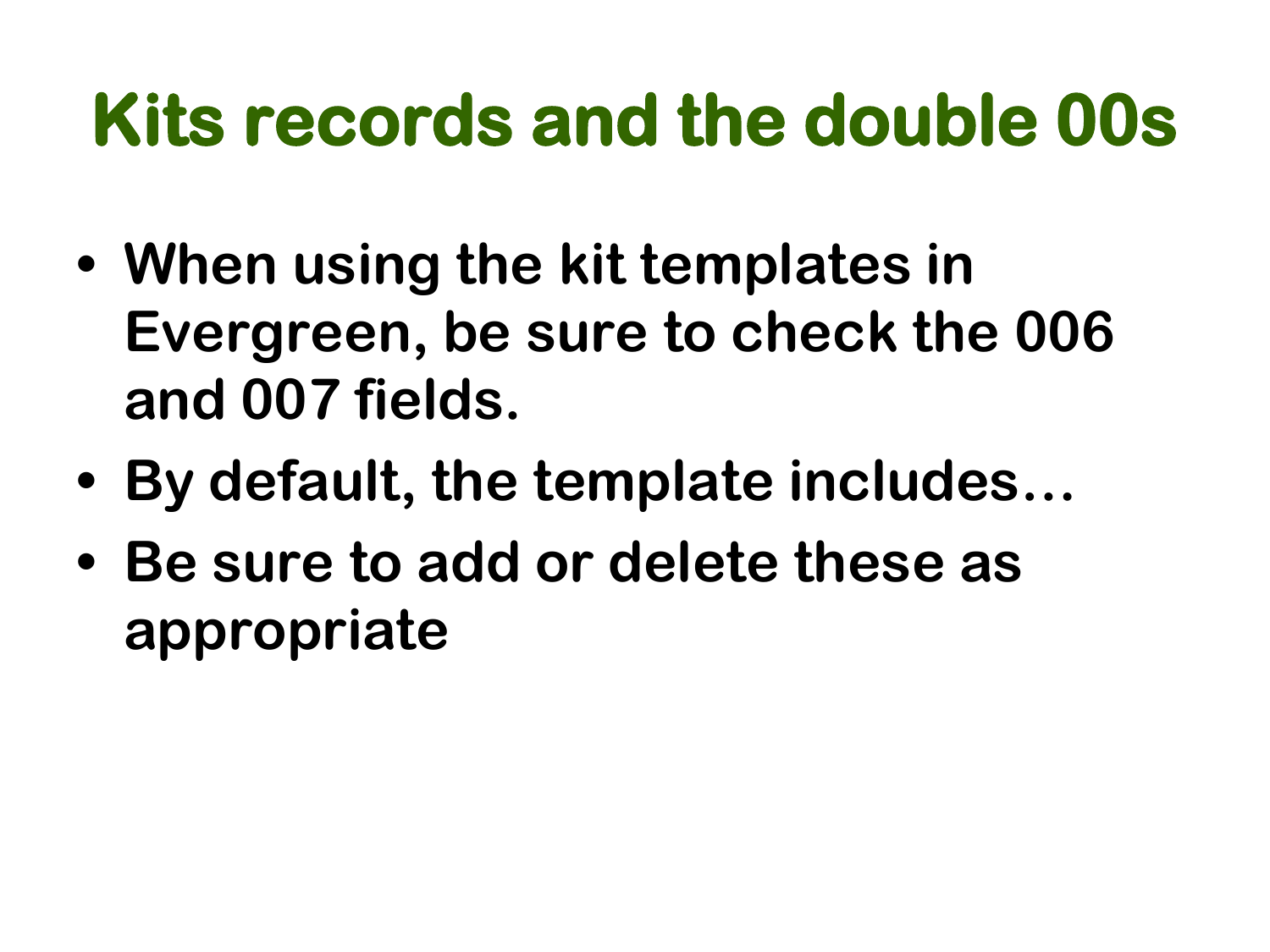### **Editing the 006 and 007**

- **• In current version, you must use the flat text editor to edit these lines**
- **• Unlike the 008, there is no helpful grid with names**
- **• you have to be careful to enter the correct codes in the right slot**
- **• When catalog items with the same codes, copy and paste is useful, but watch out for minor variations**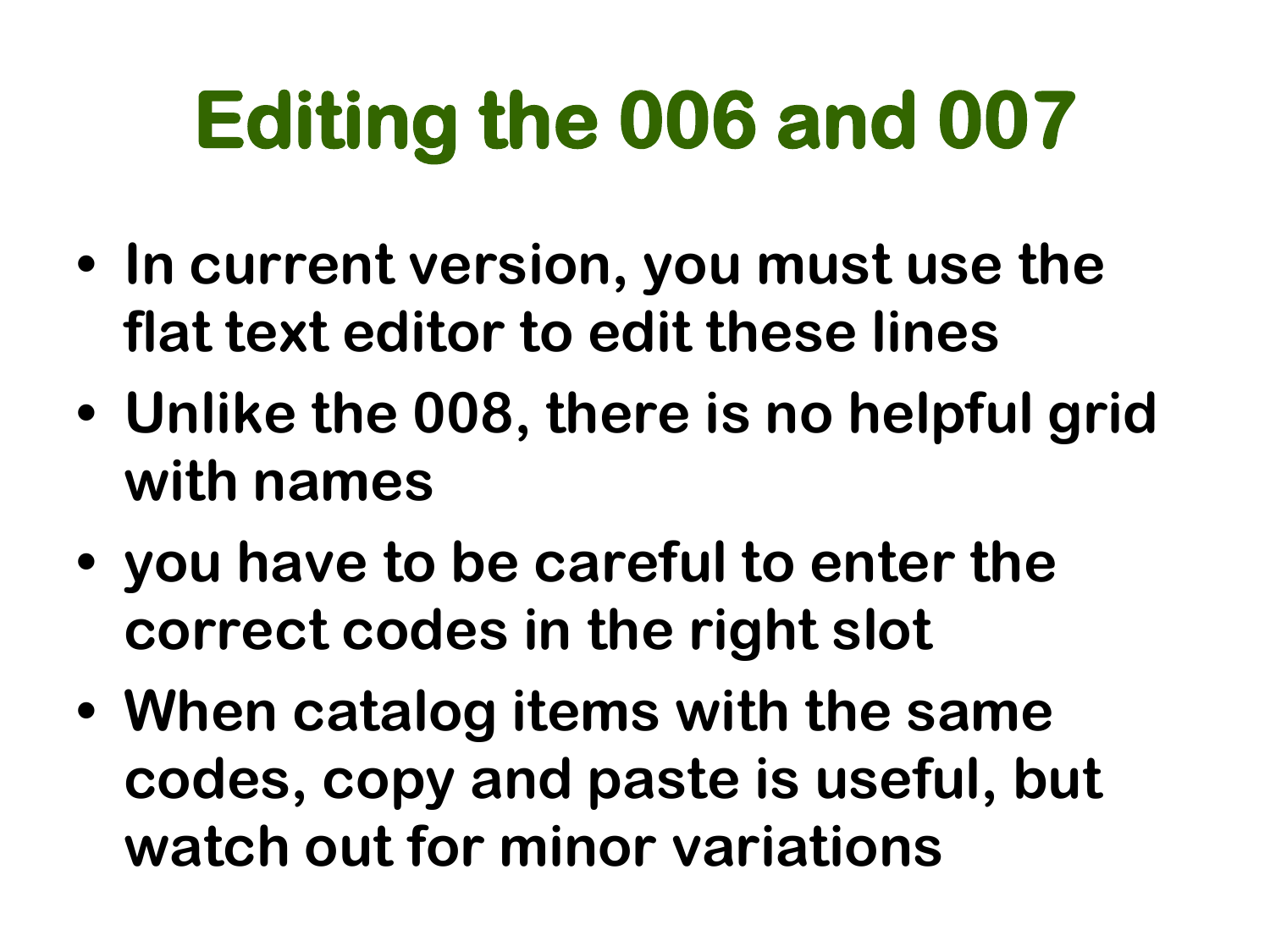# **Following the LDR**

- **• LDR is an abbreviation for the leader**
- **• Unlike the rest of the fixed fields, the LDR does not contain information about the item the record describes**
- **• The LDR contains information about the record itself**
- **• A lot of the information in the LDR is also in the 008**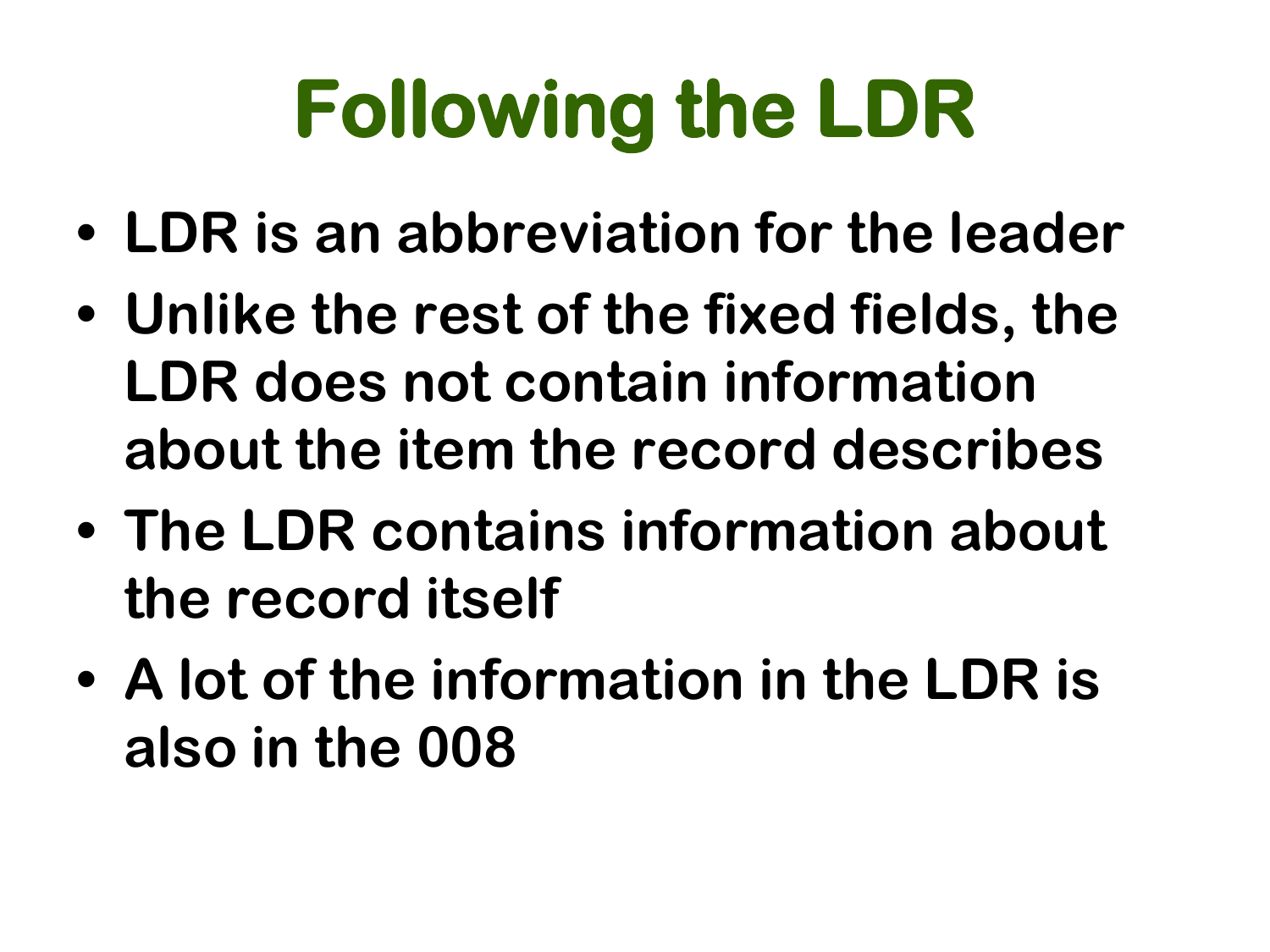### **LDR Links**

#### **[http://www.oclc.org/bibformats/en/fixedf](http://www.oclc.org/bibformats/en/fixedfield/008summary.html) [ield/008summary.html](http://www.oclc.org/bibformats/en/fixedfield/008summary.html)**

#### **[http://www.loc.gov/marc/bibliographic/b](http://www.loc.gov/marc/bibliographic/bdleader.html) [dleader.html](http://www.loc.gov/marc/bibliographic/bdleader.html)**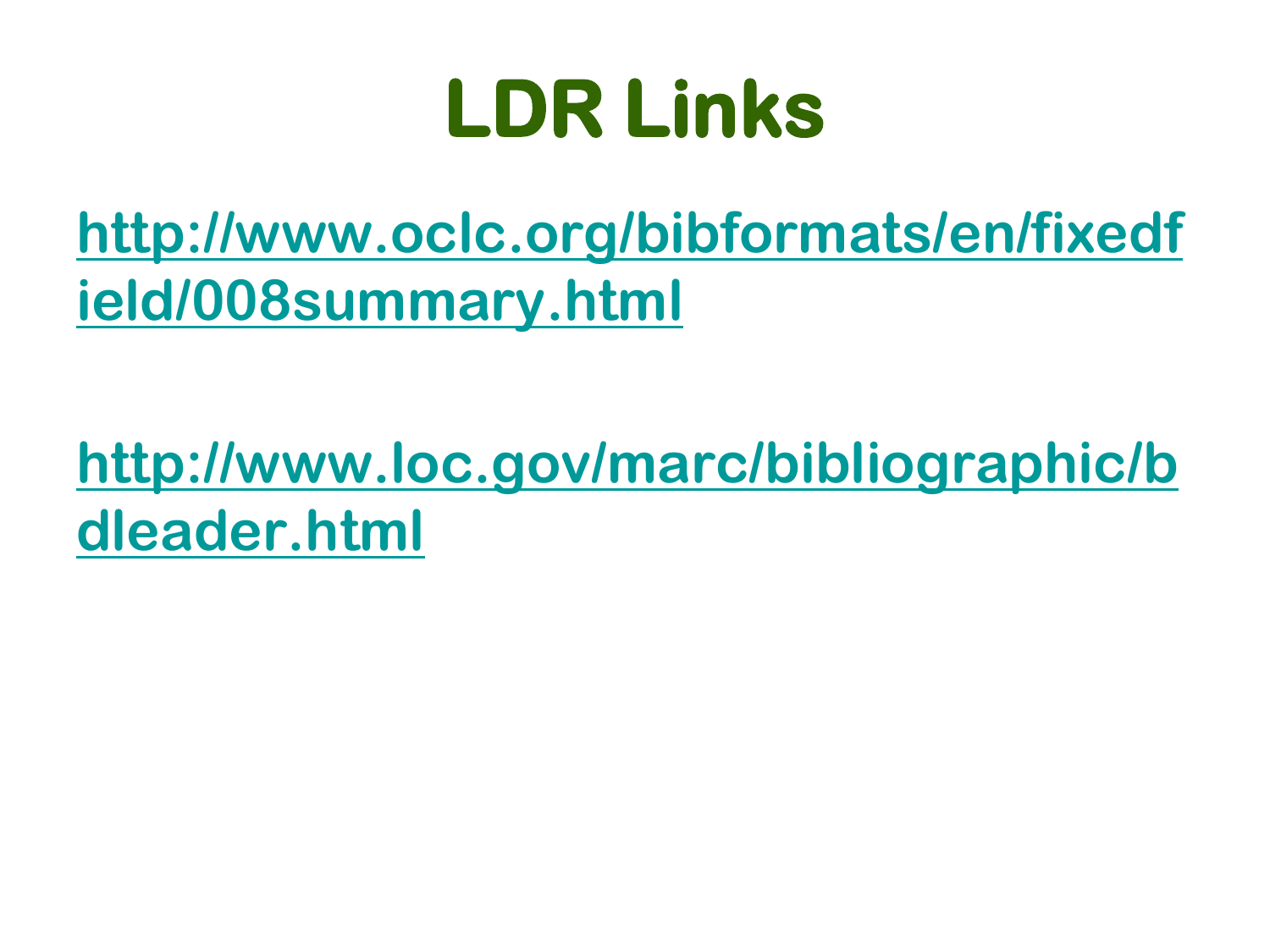## **Importance of good LDRship**

- **• The ILS uses the information in the LDR to process the record**
- **• If the information is coded incorrectly it can cause problems**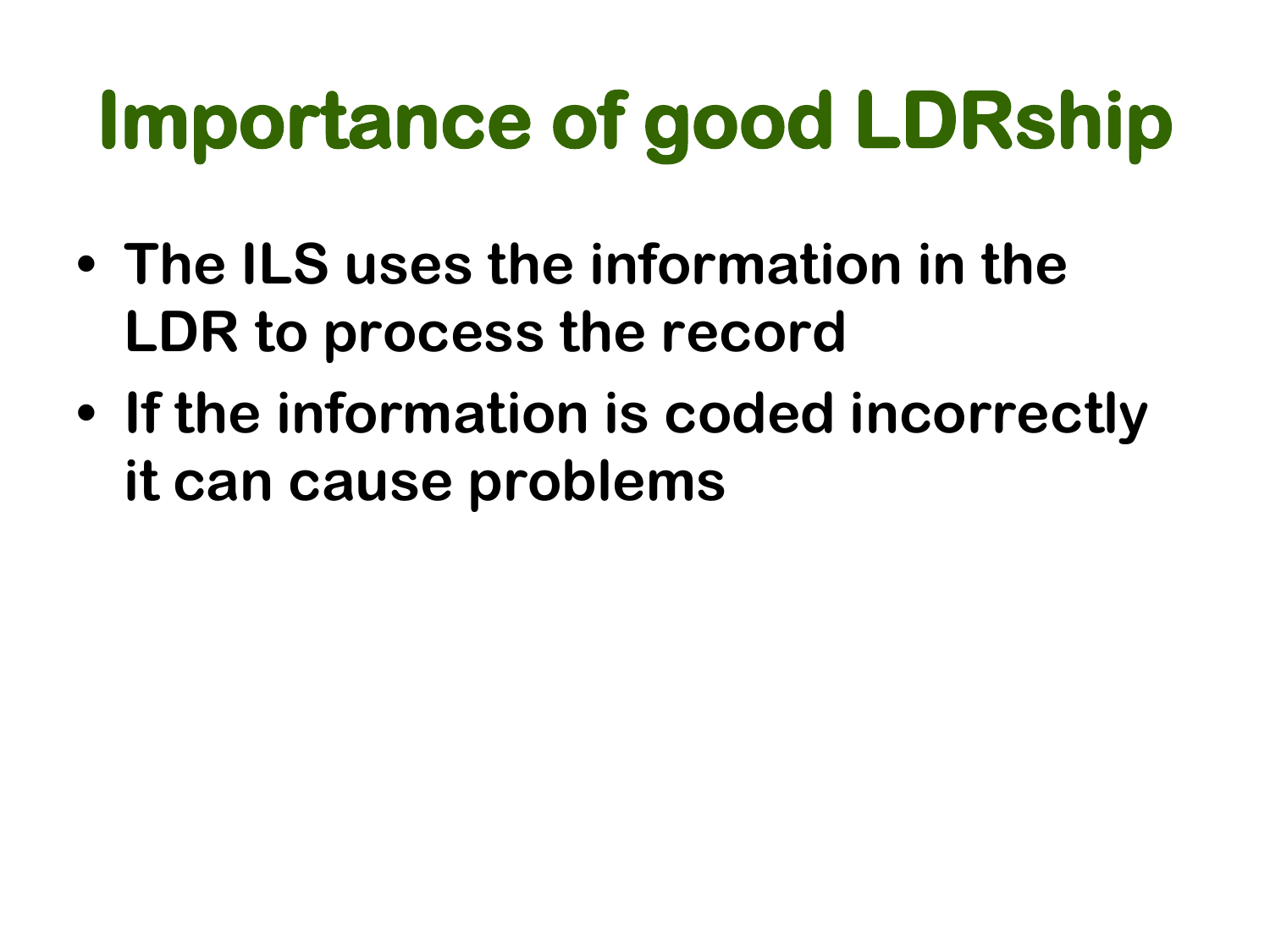## **Importance of good LDRship**

- **• The 9th place in the LDR is character encoding scheme**
- **• Our ILS requires this to be a for Unicode**
- **• If it isn't coded correctly it can't handle characters like diacritics and some punctuation**
- **• The records will be unsearchable and won't display**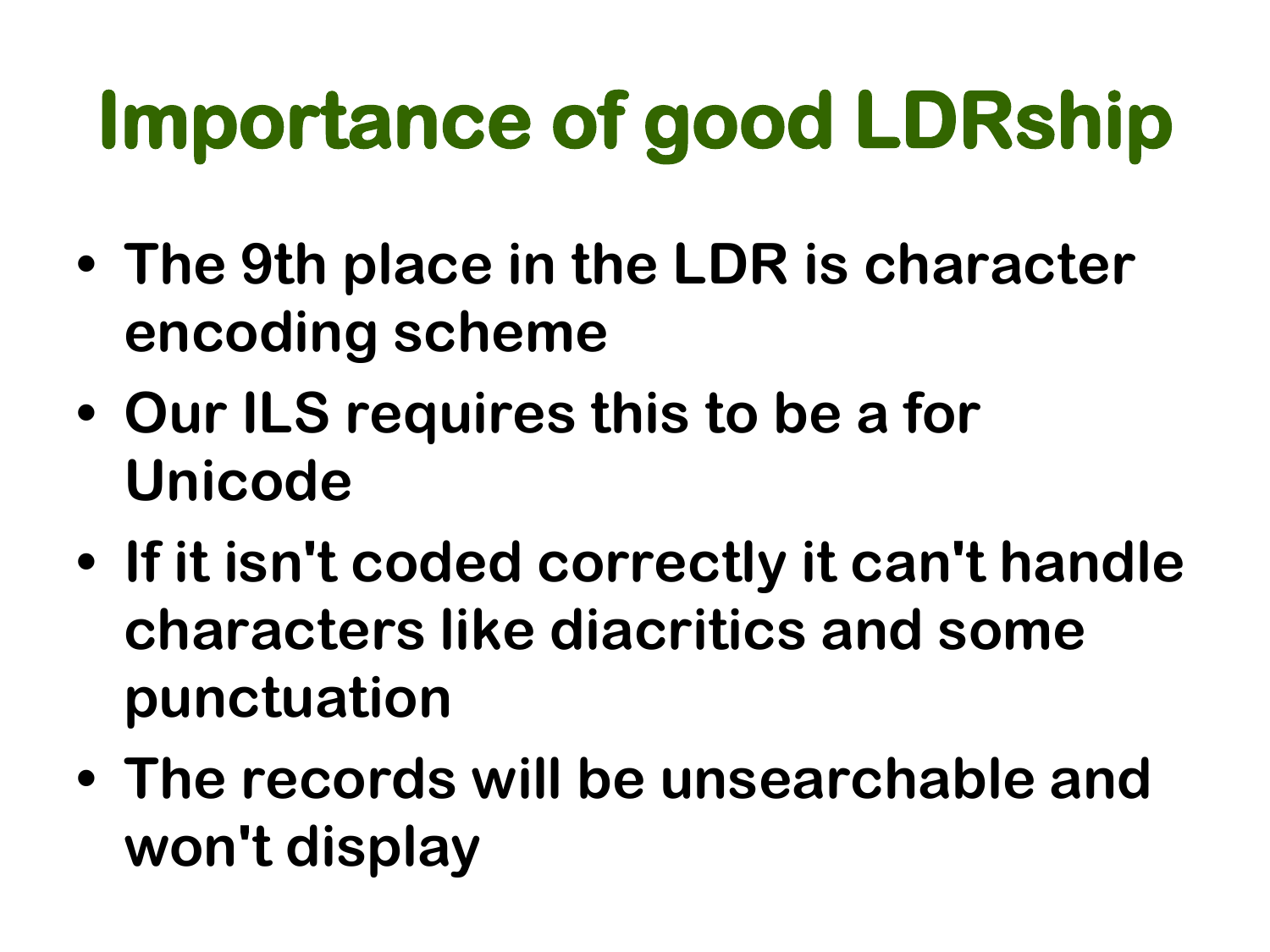# **Importance of good LDRship**

- **• You may have encountered records like this in the past**
- **• The incorrect coding is probably the result of a bug from an earlier version of Evergreen**
- **• our helpful help desk, we've ran a report to find all the old records with this error and they are being corrected**
- **• If you run into this problem again in the future, please report it, but it's an easy fix.**
- **• To correct it, change the 9th position to an "a"**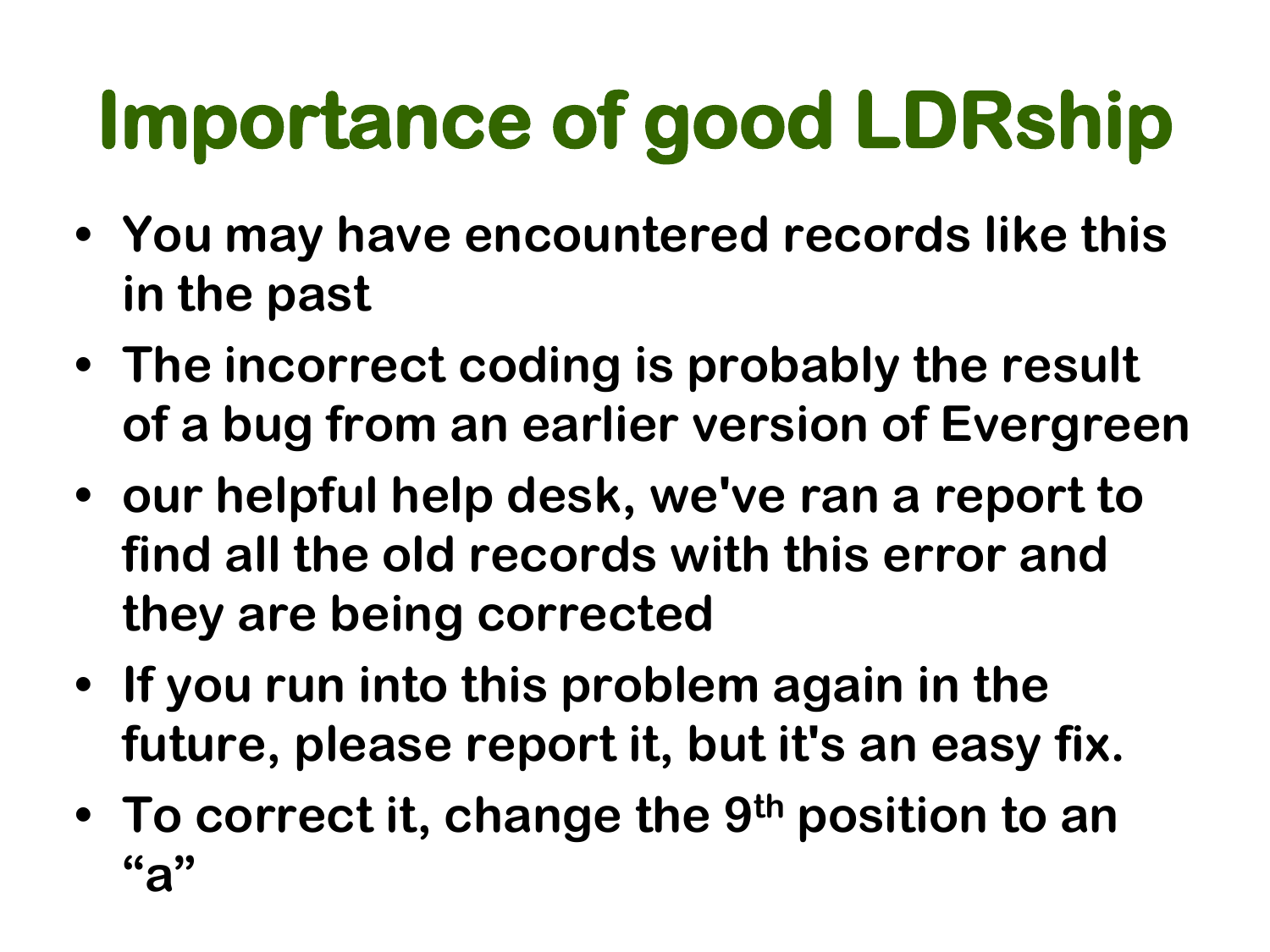### **Clean Catalog PSA**

# **And now for something completely different–**

**(Well, OK, it's still cataloging)**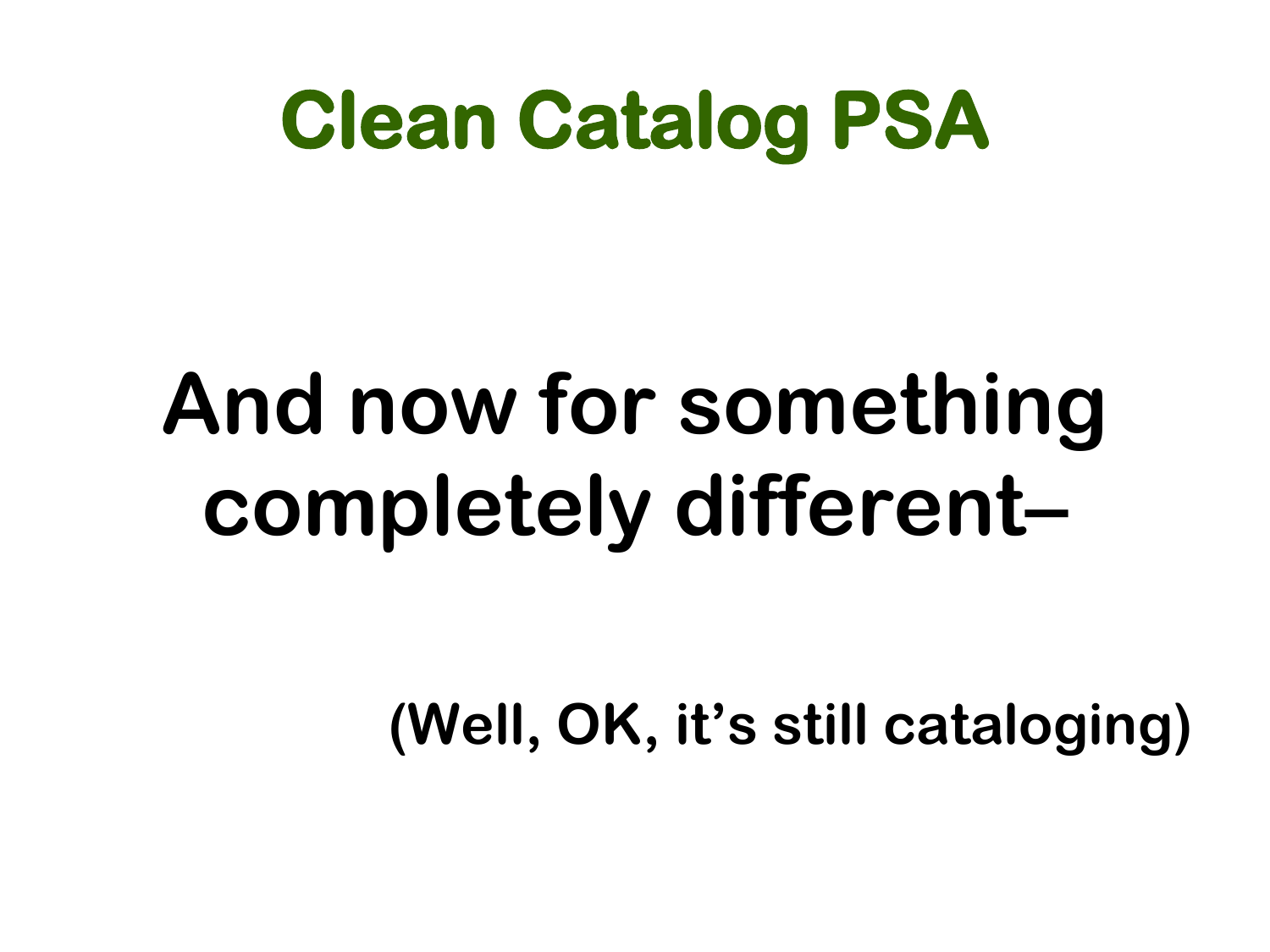## **Hooray for the Dedupe!**

- **• I hope everyone is enjoying the benefits of the recent deduplication**
- **• Fewer records to wade through makes cataloging quicker!**
- **• Please continue to report mis-merges**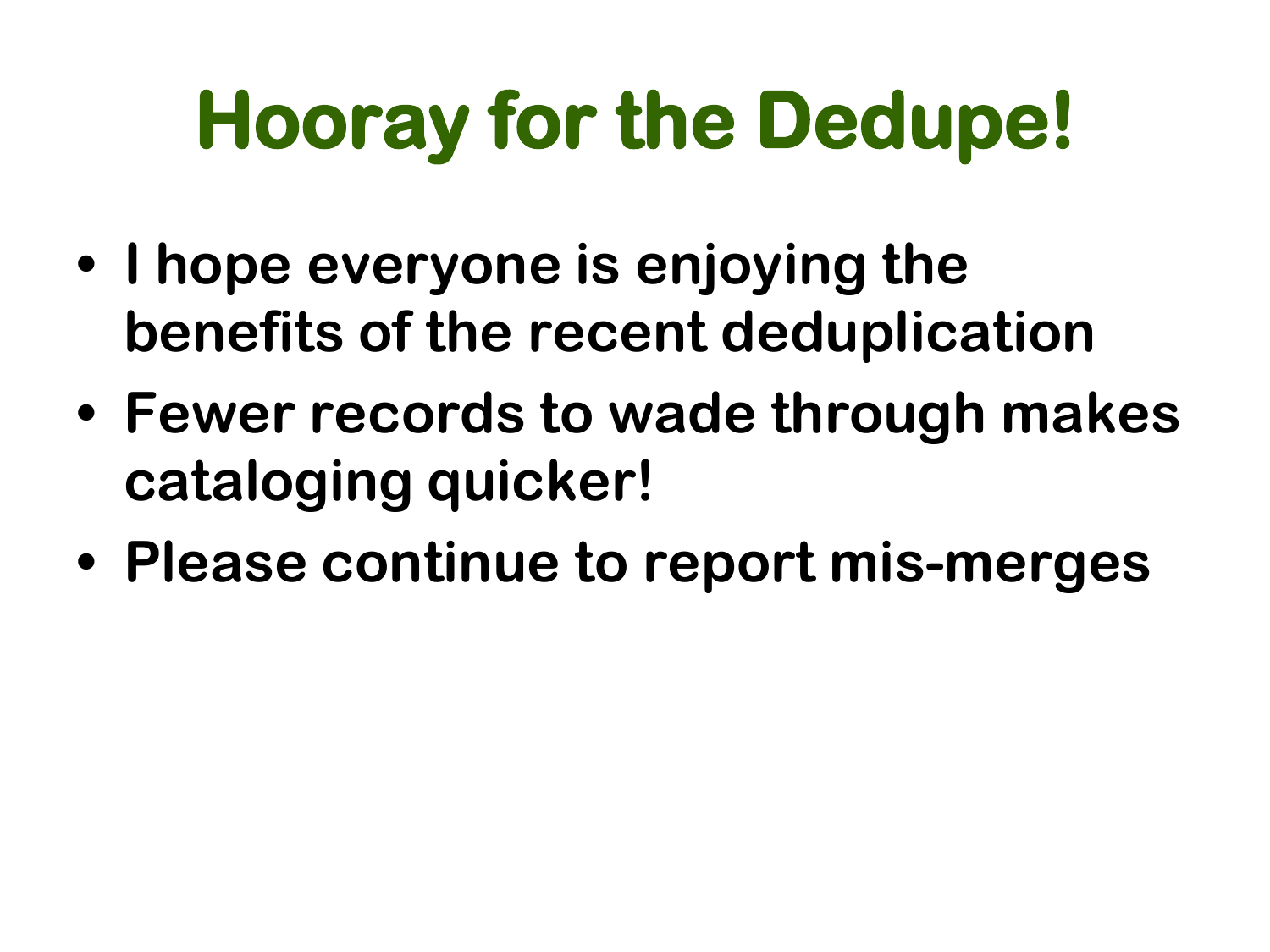### **Record duplicates**

- **• The best catalog is both accurate and efficient**
- **• It's easiest for the users and for us when there are no more records than necessary to describe materials**
- **• If you search for a new item and there are six different records, that can be confusing**
- **• Best way to avoid duplicates is not to create them**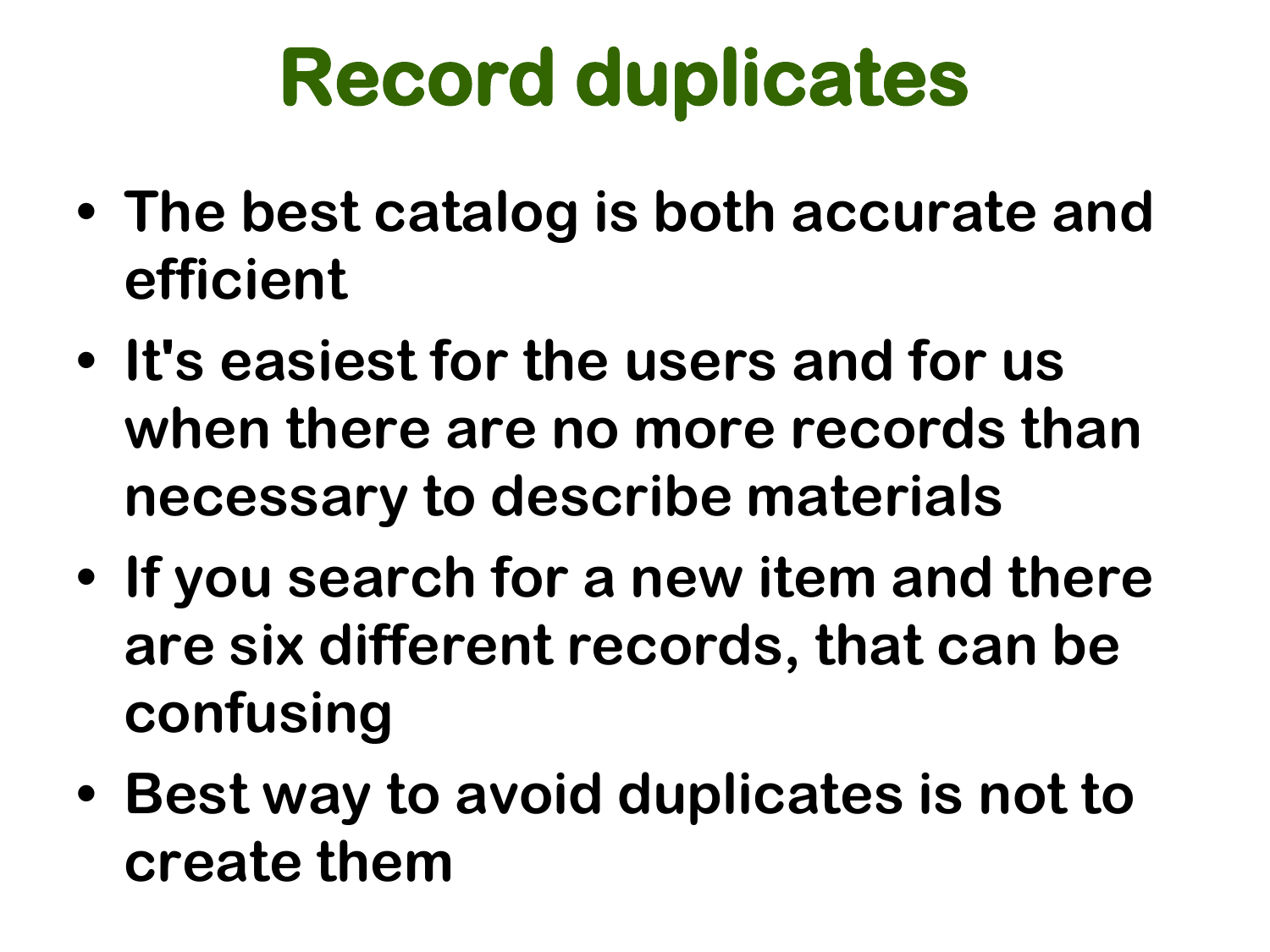### **When to add a new DVD record**

- **• Only if your item doesn't match any of the existing records**
- **• Don't judge by UPC alone, often only the packaging differs**
- **• Your item should have the same aspect ratio, language options, and special features**
- **• If it does, you have a match, no need to create a new record**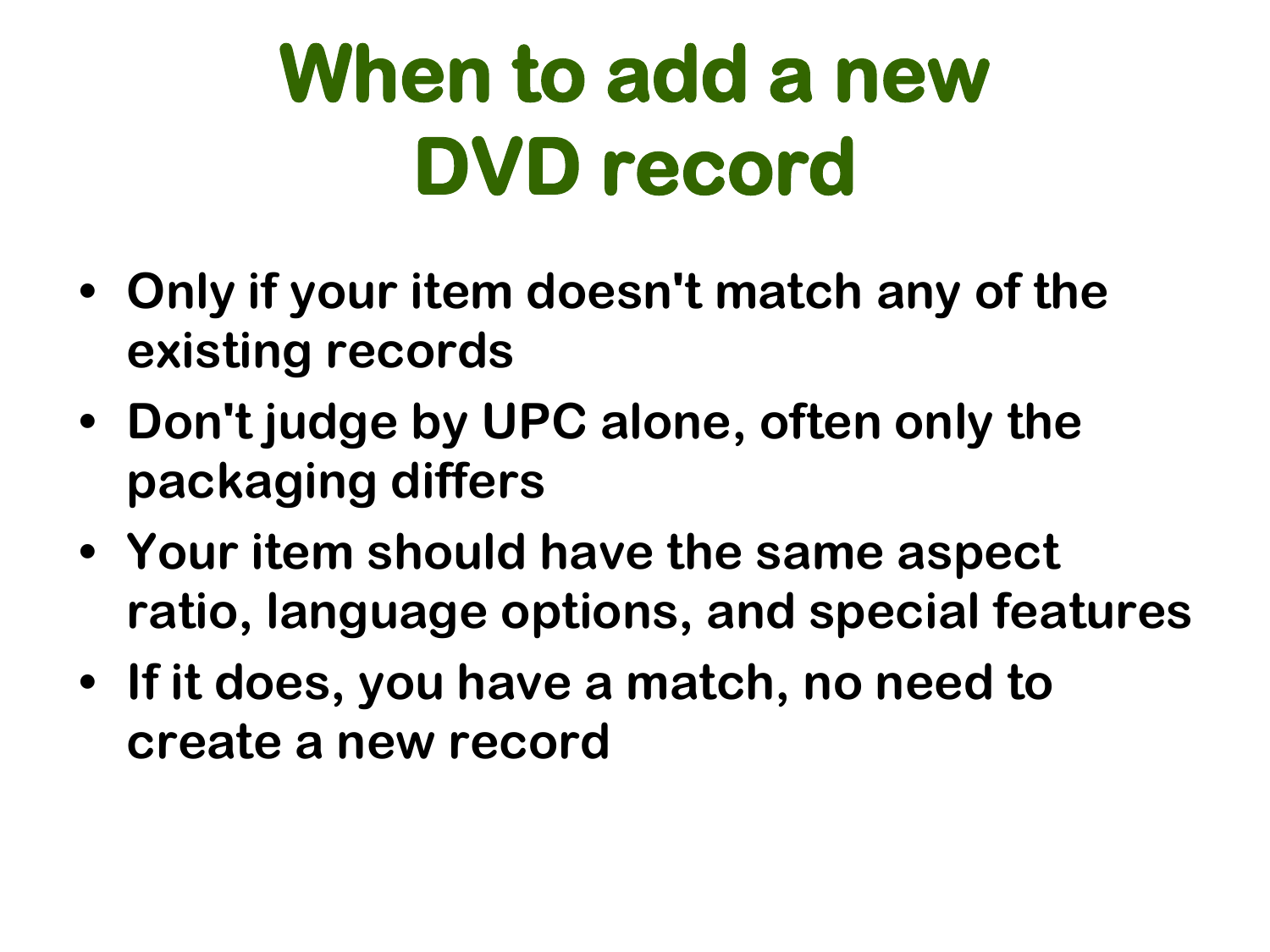### **When to add a new DVD record**

- **• It's important to have a good record so other catalogers can tell if their item is a match**
- **• If the record is incomplete, that tends to lead to duplicates and lots of records to wade through**
- **• If the record lists features not listed on the container for your item, that doesn't mean it's not a match**
- **• It can be helpful to put the DVD in your disc drive to check the options**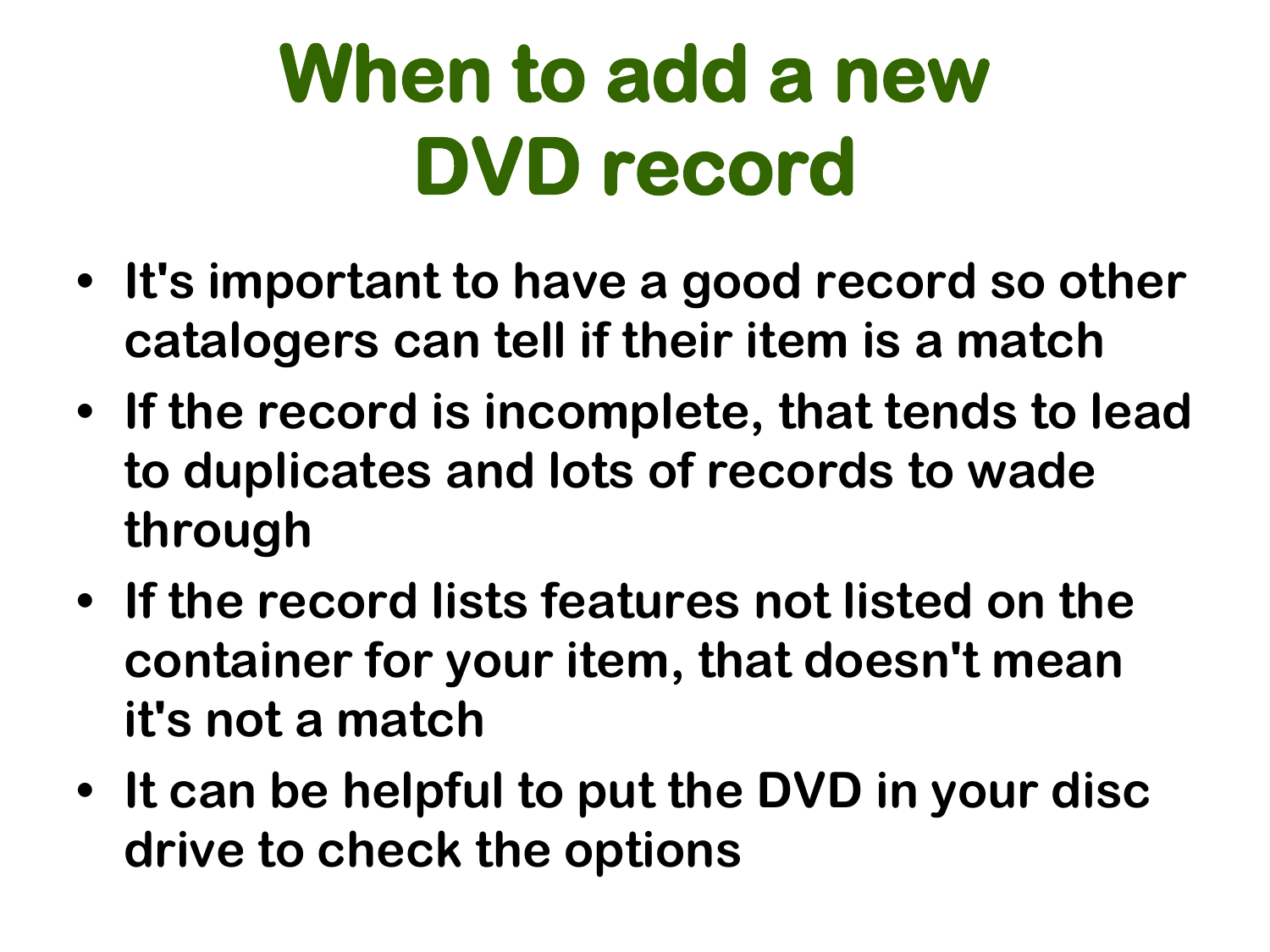### **Blu-ray and DVD sets**

- **• Make sure the 007 is correct!**
- **• We recommend dividing Blu-ray and DVD sets and cataloging the discs separately**
- **• These aren't duplicates, since they are a different format**
- **• Often (but not always) the DVDs are the same as the DVD sold individually and can go on the same record**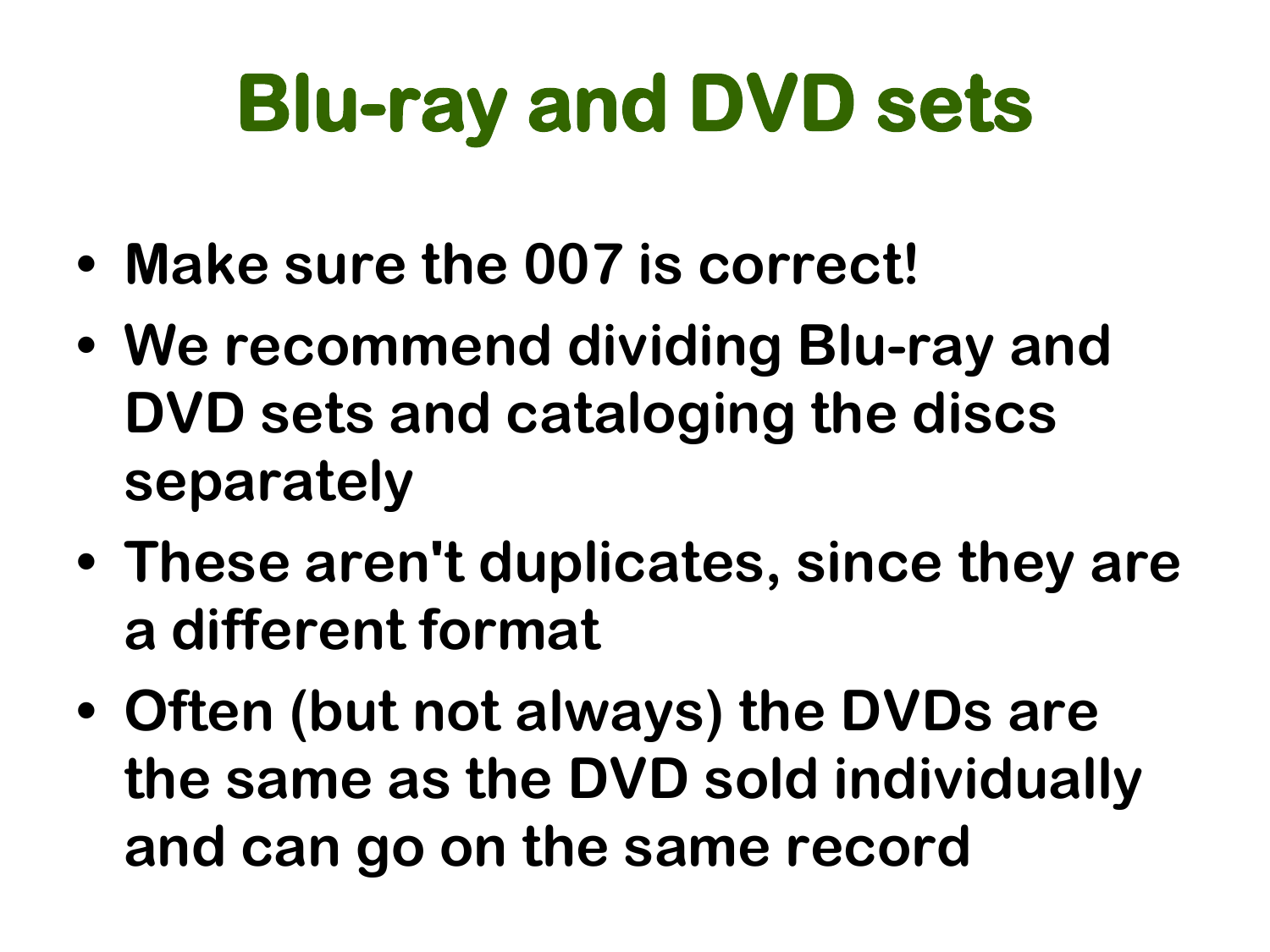## **Merging helps too!**

- **• If you know your older DVDs are on brief records, merging them with better records helps everyone!**
- **• It provides better access for your patrons and makes the catalog easier to use**